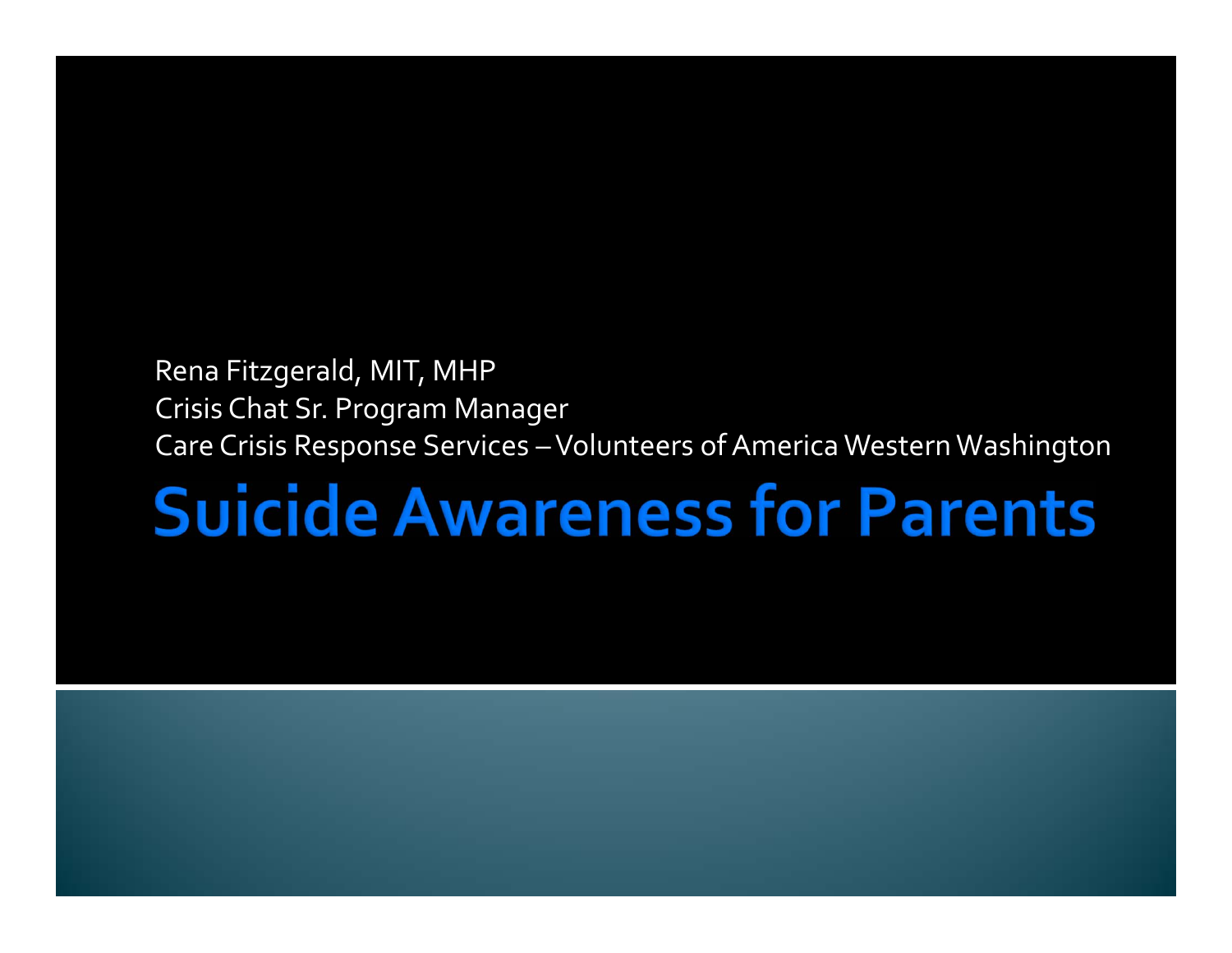## **Youth Suicide Statistics**

- Suicide is the **2nd** leading cause of death among young adults in Washington State
	- Youth suicide rate is 10% higher than the national average
	- 2 in <sup>7</sup> youth have symptoms of depression in Snohomish County
- $\mathbb{R}^3$  On average, each week in Washington
	- Two youth kill themselves
	- There are <sup>17</sup> youth hospitalizations because of <sup>a</sup> suicide attempt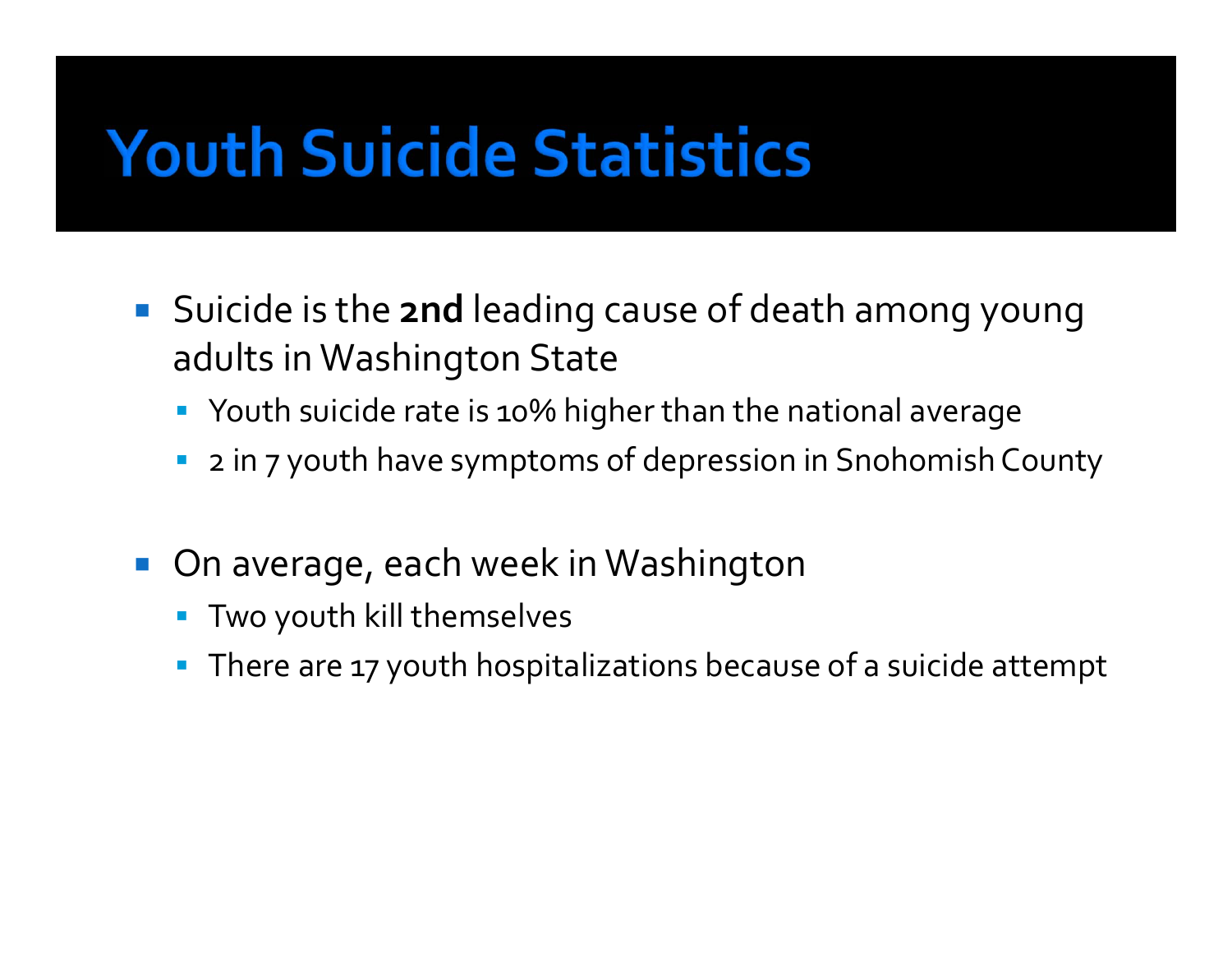# **Myths About Suicide**

- **Talking about suicide may give the person the idea**
- $\blacksquare$  It doesn't happen to people like us
- **The You can't stop it**
- People who talk about it don't do it
- **Most attempts are just to get attention**
- **Once the person starts feeling better, the risk goes** away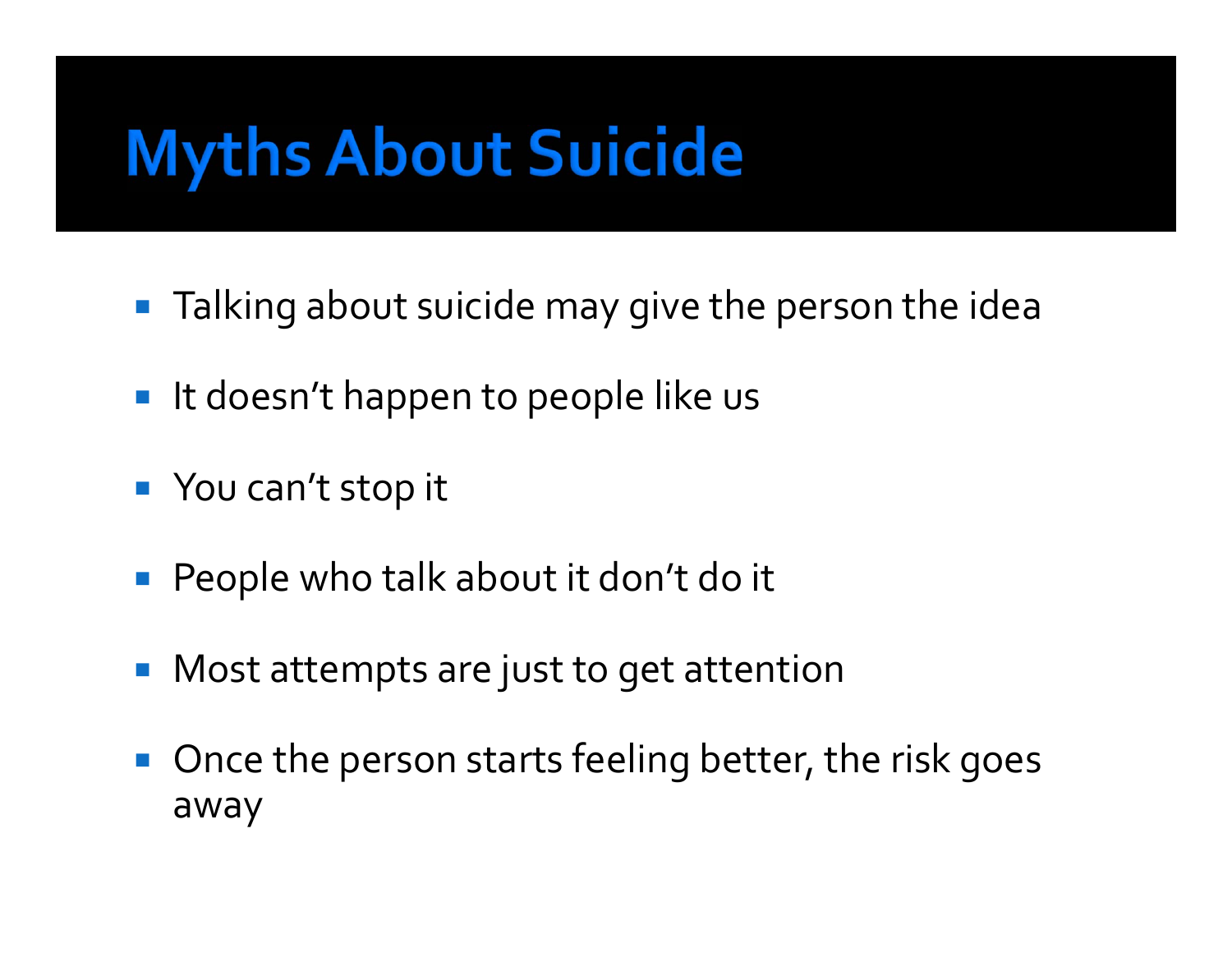# **Suicide: Why?**

- Suicide is not event driven
- **Suicide is a response to intense emotional** pain
	- **Grief / Loss**
	- Feeling like <sup>a</sup> burden
	- **Feeling alienated**
	- Depression / Anxiety
	- **Hopelessness**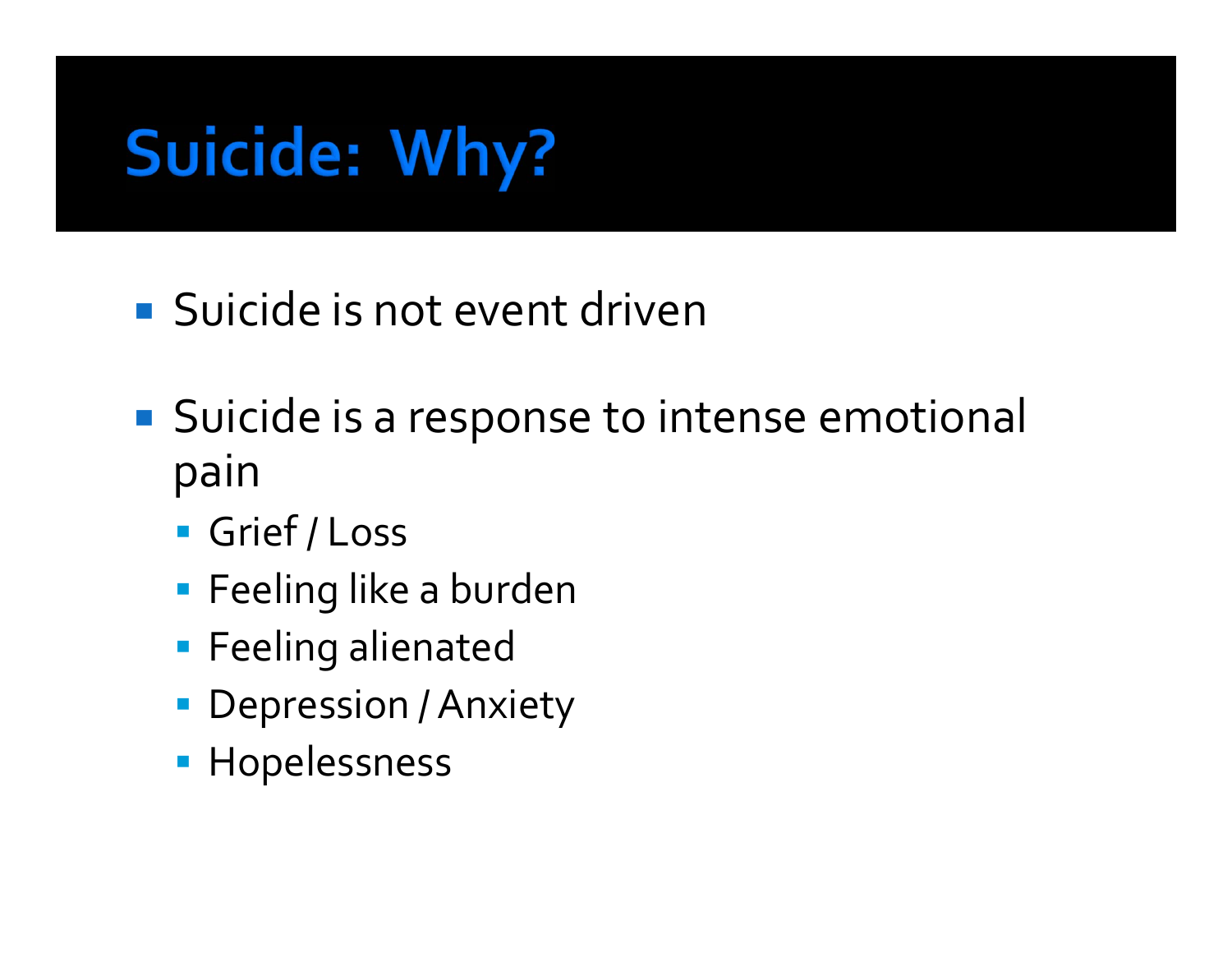## **Top Reasons Teens Give for Having Suicidal Thoughts or Intent**

- **The Trauma and abuse – past and present**
- **Real or imagined pressure to be "perfect"**
- **School Failure**
- **Bullying**
- **Not being accepted for who they are**
- **Not feeling cared for or loved**
- **Addiction** 
	- **Cutting**
	- Drugs /Alcohol
	- **Eating Disorders**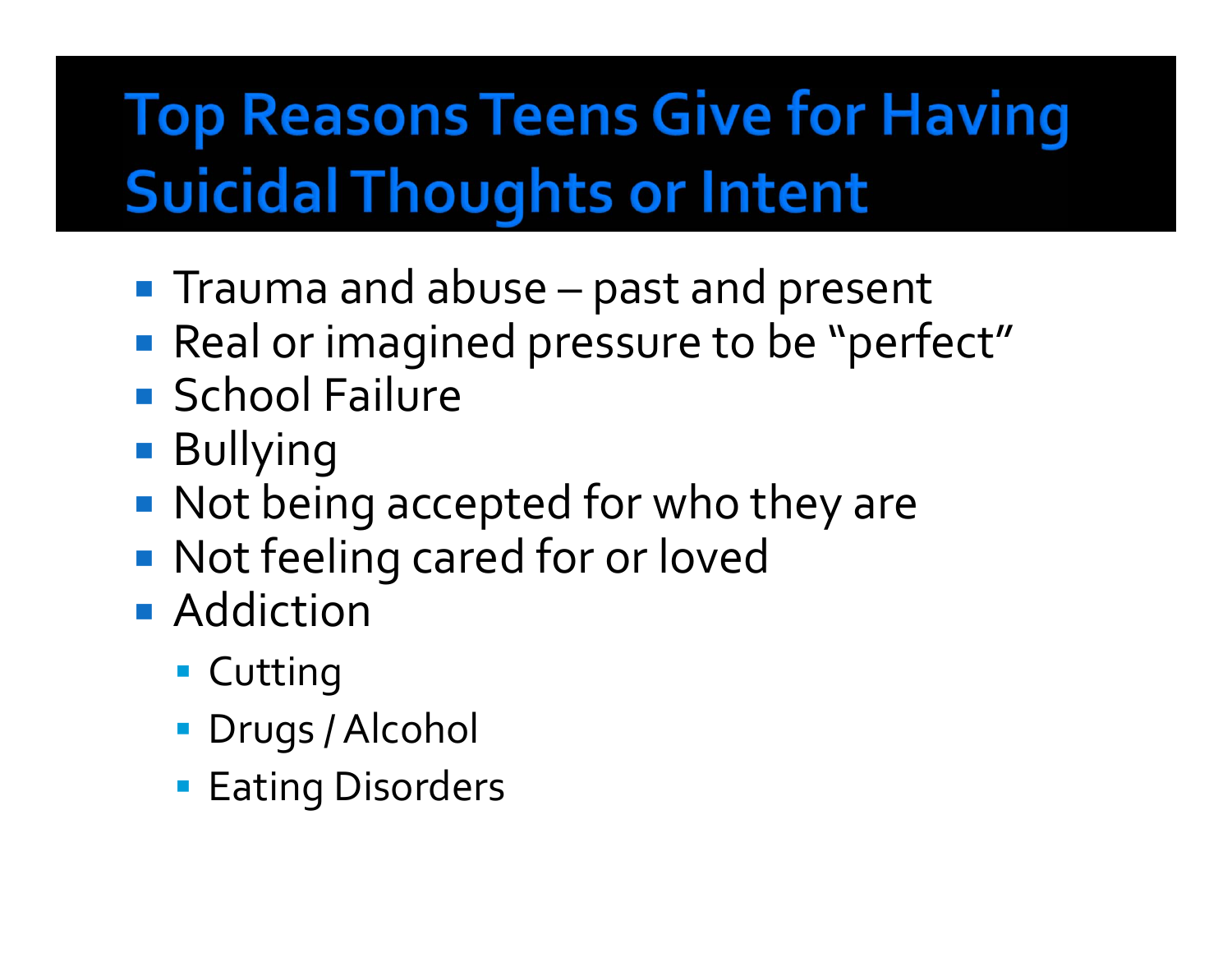# **Youth Brain Differences**

- **The brain of most adolescents will not reach full** development until age 25 – this makes the way they think unique
- **Effects on thought and behavior** 
	- Unstable mood
	- **Trouble establishing cause and effect or making** predictions
	- Difficulty understanding the consequences of actions
	- **Impulsivity/risk taking**
	- Rely less on experience and memory when making decisions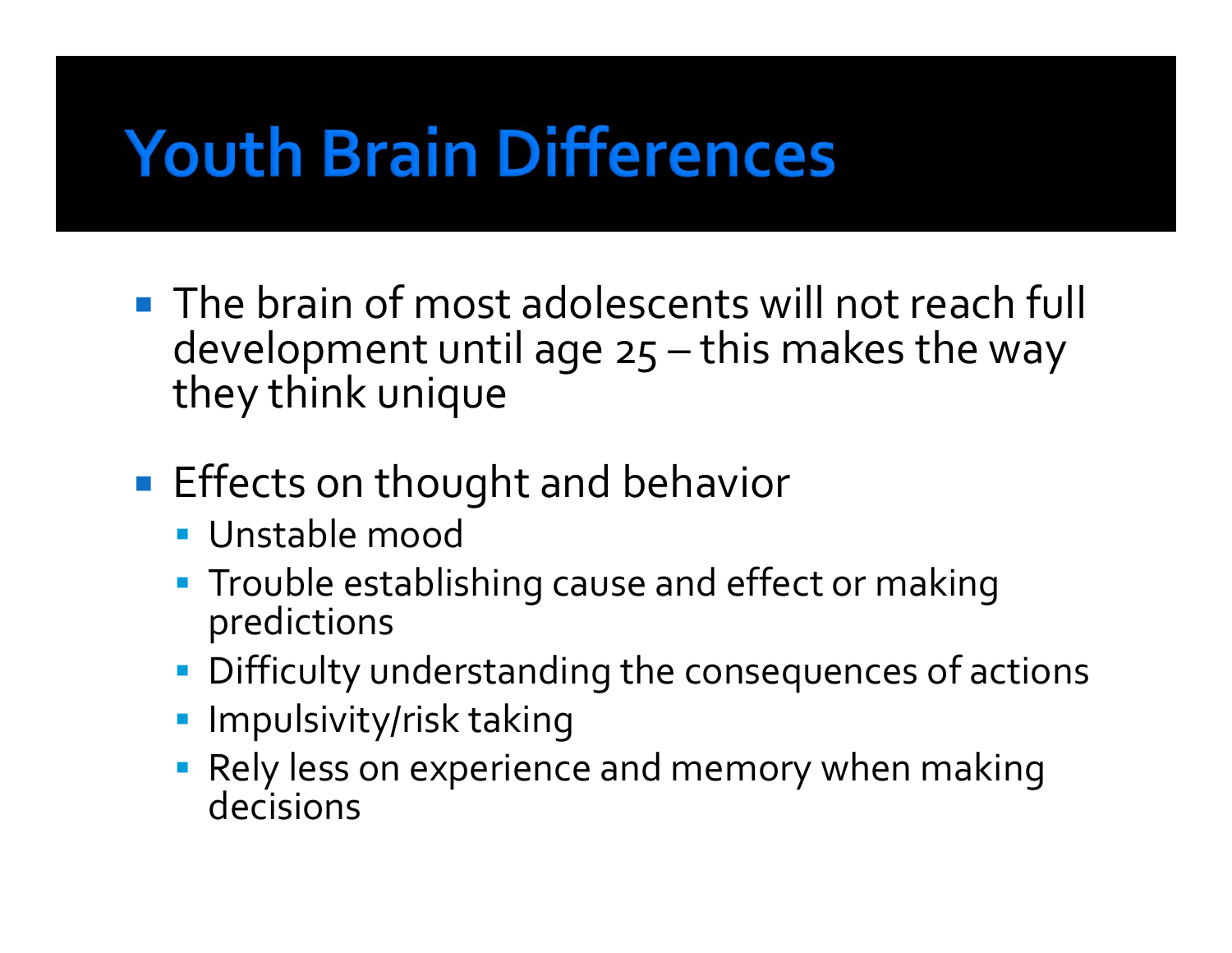# **Youth Brain Differences**

- **Teens have less ability to correctly identify** emotion in others (looking at facial expressions)
	- **Increases the likelihood that teens will interpret** their parents as more angry than the parents actually feel
	- **Increases the chance the teen will believe their** parents will be angry if they mention suicide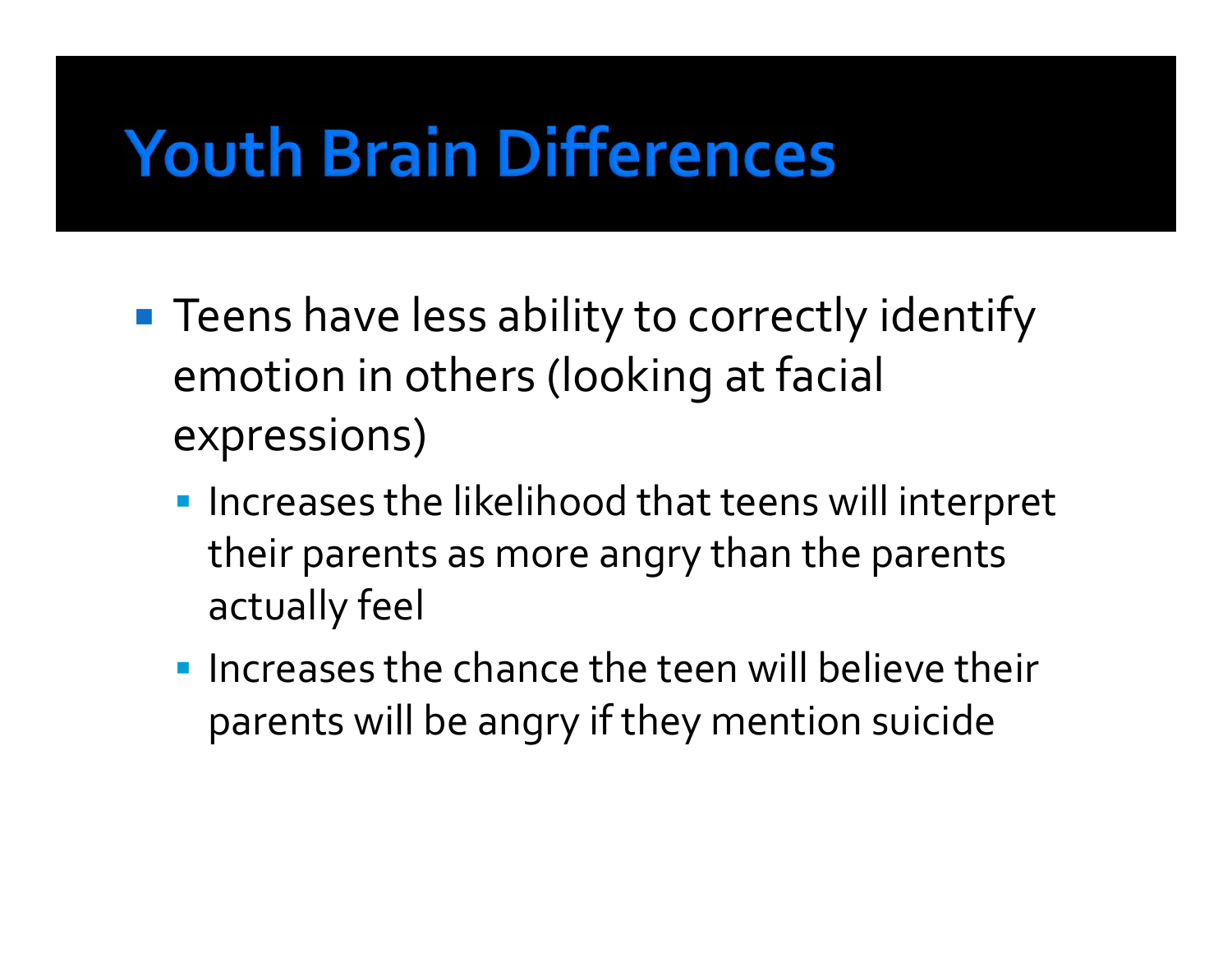# Why They Do Not Ask For help

- **Fear that school counselors will tell their parents**
- **Parents don't "think anything is wrong with me.** They tell me to 'get over it' and think I'm just looking for attention"
- **I** I don't want people to "freak out"
- **I** I don't want to be taken to the hospital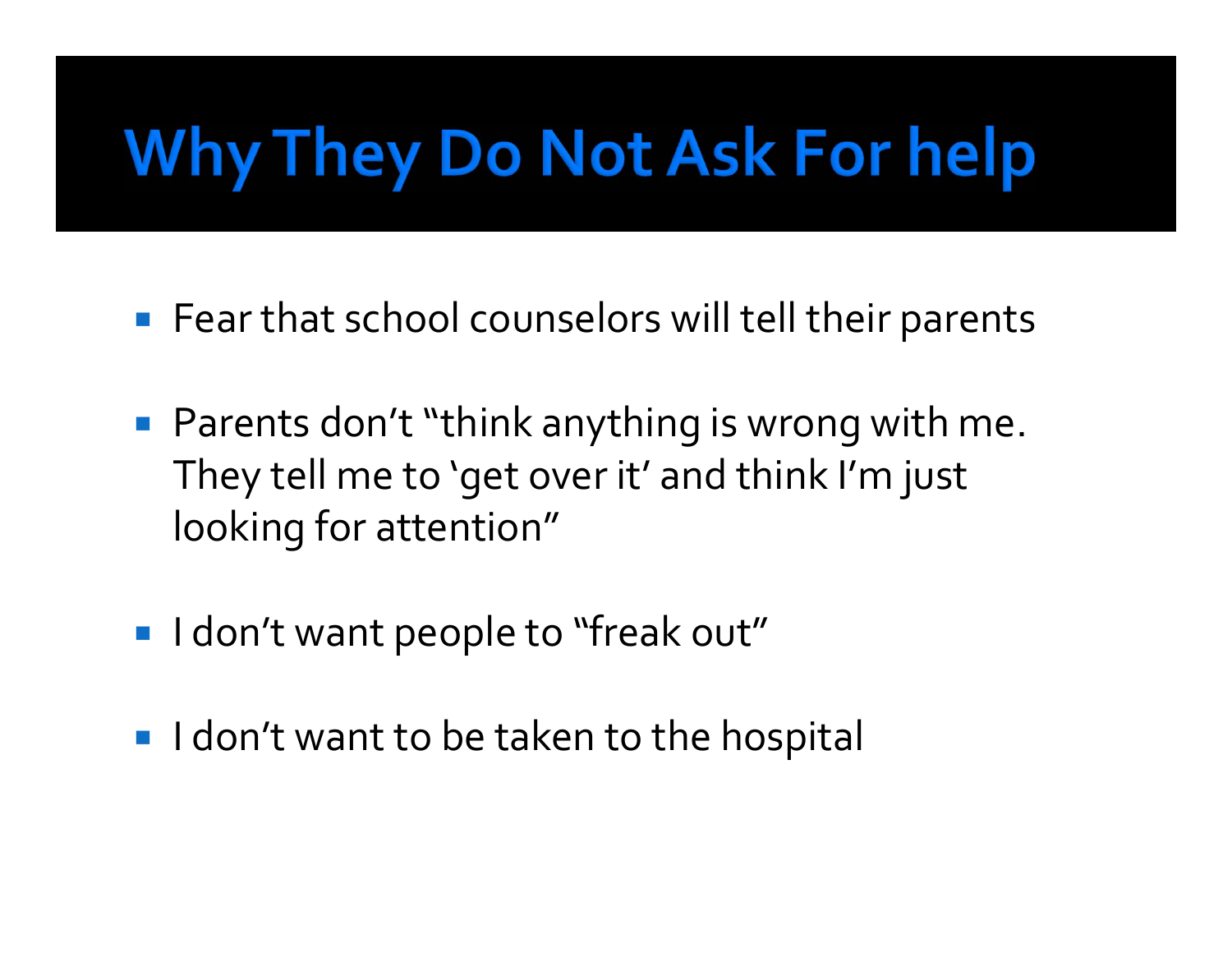# **Why They Don't Ask For Help**

- **If will make things worse for my family**
- **I** don't want to scare my mom and make her cry
- **No one cares about me**
- They (parents and counselors) don't know the "real" me.They only see the happy person <sup>I</sup> pretend to be
	- **Connected to the pressure to be perfect**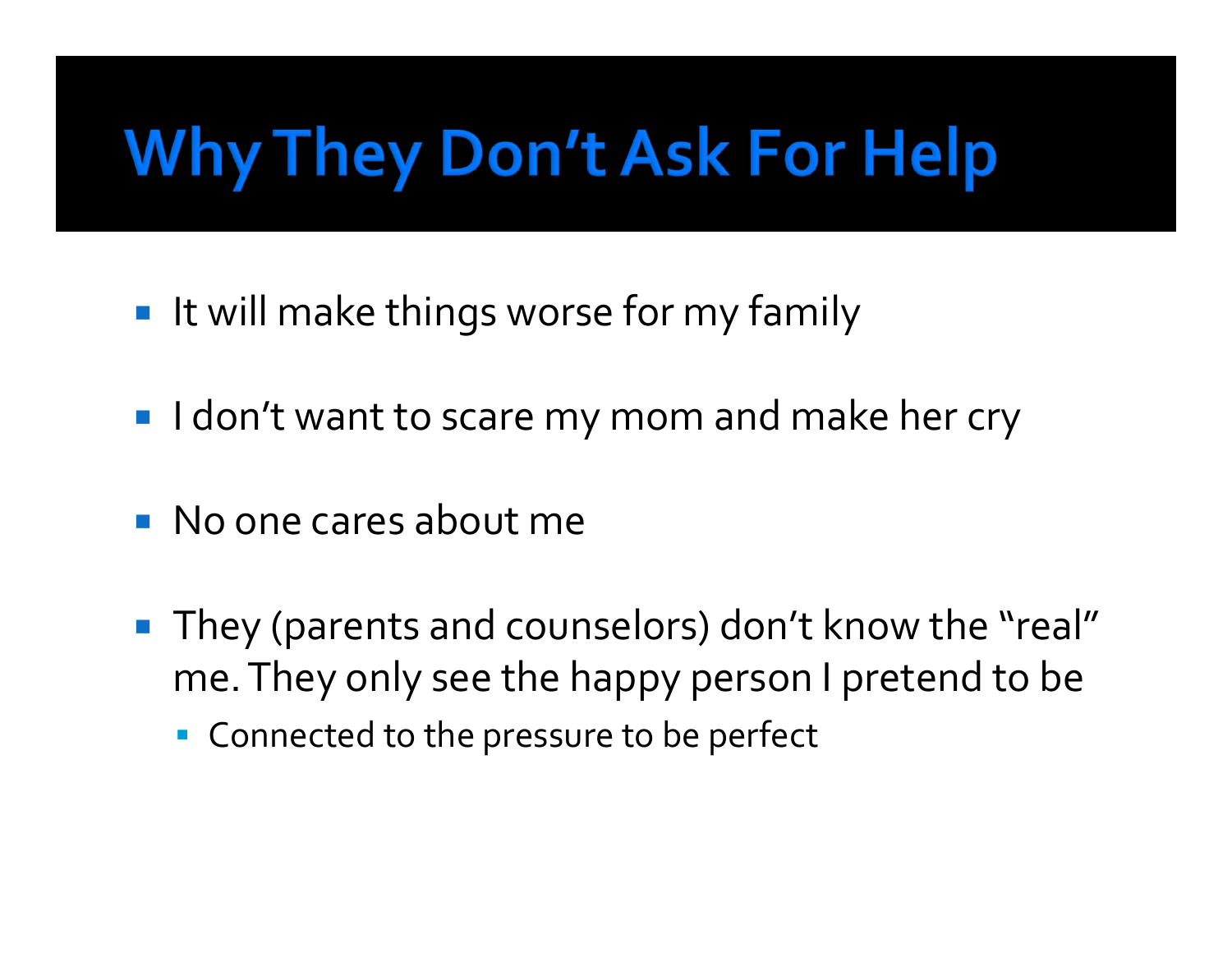### **RISK FACTOR or WARNING SIGN? What's the Difference?**

- **Risk factors** indicate the teen is at greater risk for a suicidal crisis (ideation, attempt, and/or completion) than other teens who do not have the risk factor(s) in question. The greater number of risk factors present, the greater the chance the youth will become suicidal
- **Warning signs** tell us that a suicidal crisis may be in progress. The youth may already have a plan and intend to act on it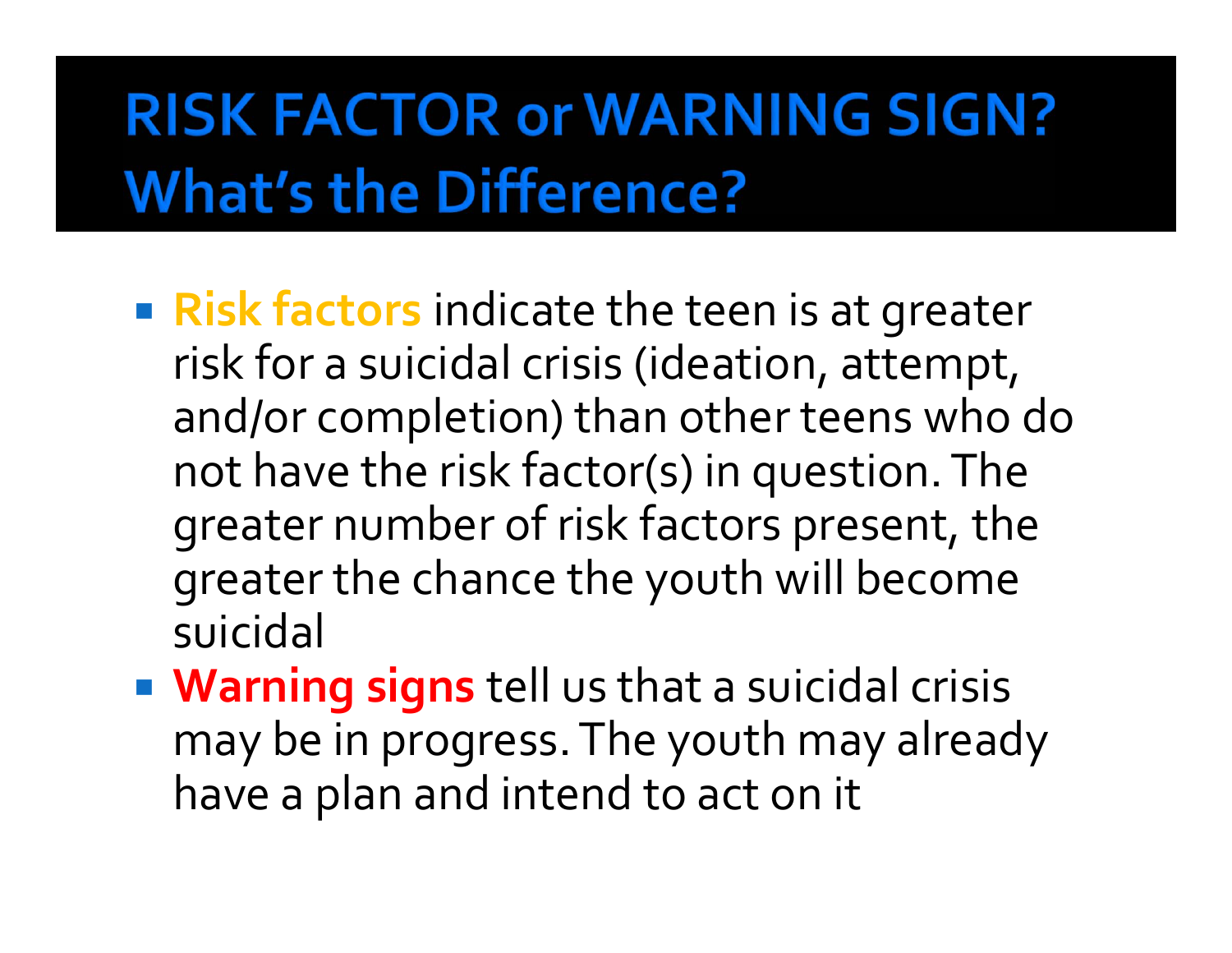## **Risk Factors**

- Mental health disorders: Bipolar, depression, anxiety, OCD, Schizophrenia, & certain personality disorders
- **Substance use**
- p. Poor coping skills
- $\mathcal{L}_{\mathcal{A}}$ Feeling alienated
- p. Impulsivity / Aggressiveness
- **History of trauma or abuse**
- $\mathcal{L}_{\mathcal{A}}$ Grief / Loss
- $\mathbb{R}^2$  EasyAccess to lethal means
- **Lack of protective factors**
- p. History of pas<sup>t</sup> attempts
- **Family history of suicide /** mental illness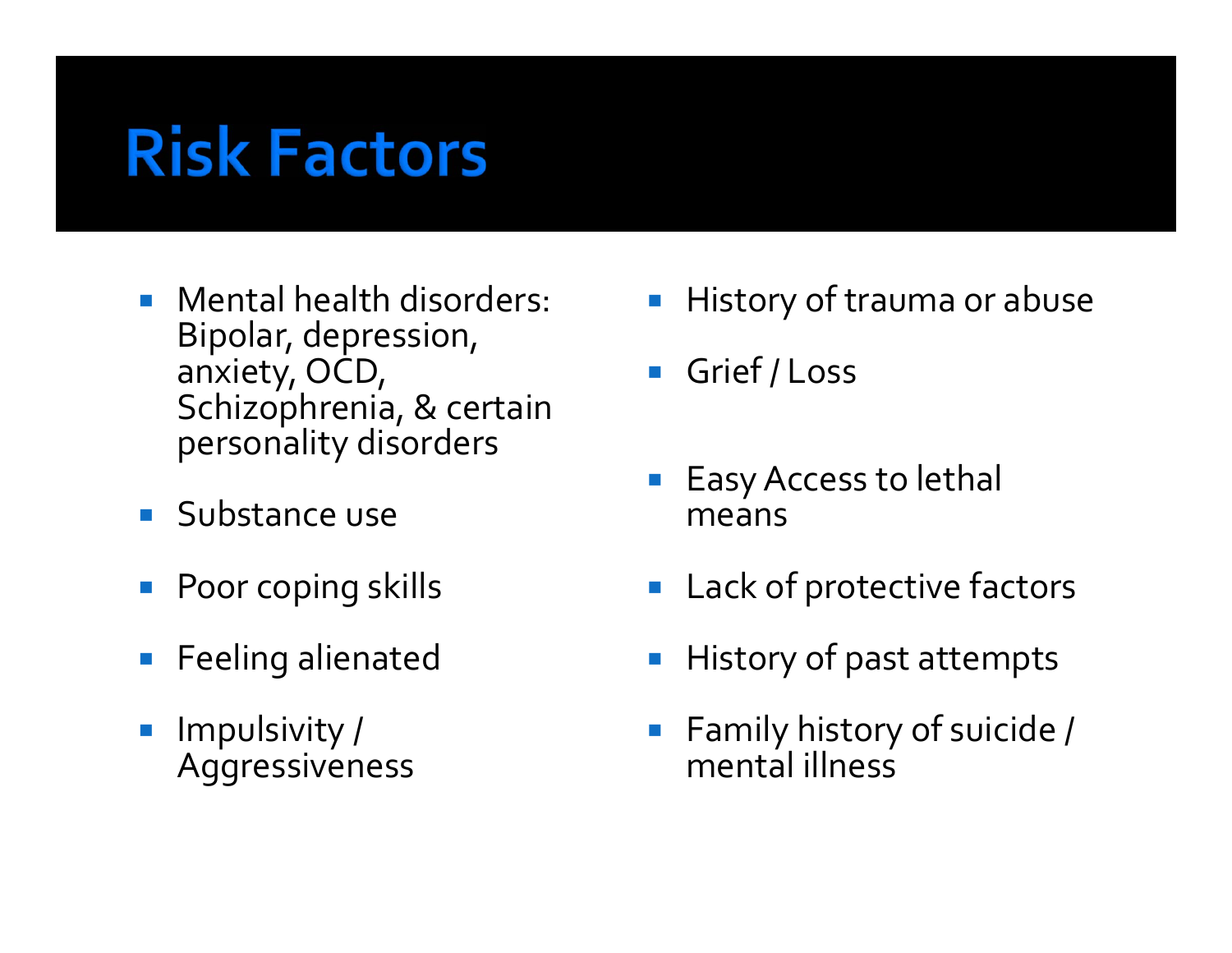# **Warning Signs**

- $\mathcal{C}^{\mathcal{A}}$ Detailed plans
- $\Box$  Talking about a desire to die or kill oneself
- $\mathbb{R}^3$  Investigating or collecting means (internet searches, collecting pills)
- $\mathcal{L}_{\mathcal{A}}$  Expressed feelings of hopelessness, feeling trapped, or talk of unbearable emotional pain
- $\mathcal{C}^{\mathcal{A}}$ Talking about being a burden
- Increased use of alcohol or drugs
- **Appearing anxious, agitated,** or acting reckless
- $\mathcal{L}_{\mathcal{A}}$ Sleeping changes
- E Withdrawing and isolating
- Expressed rage or revenge talk
- E Extreme mood swings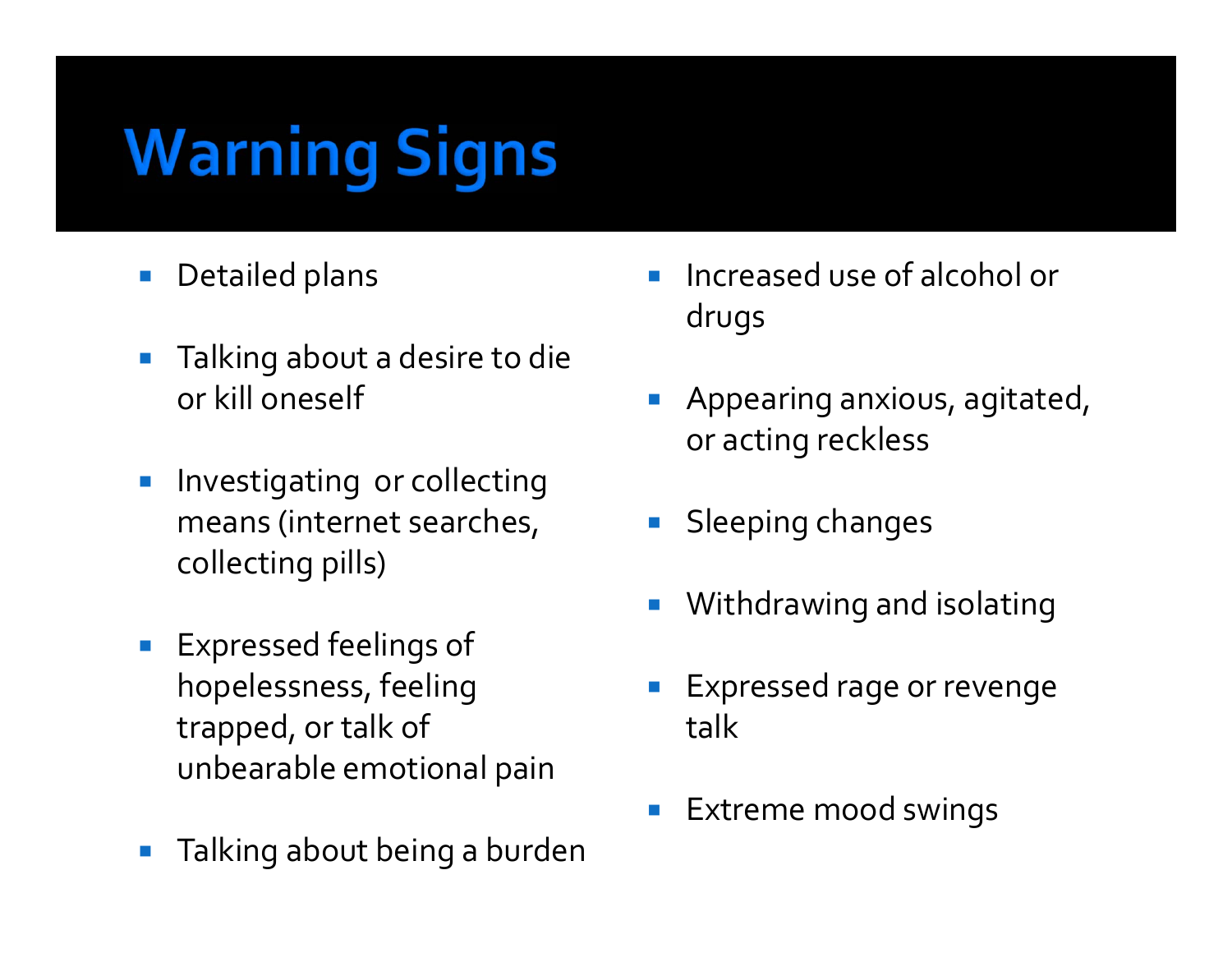### **Protective Factors**

- **Restricted access to** highly lethal means
- **Feeling safe asking for** help
- **Access to mental** health services (therapy / counseling and medication or either alone)
- **Skills in problem** solving, conflict resolution, & coping with problems in <sup>a</sup> non‐ violent way
- Cultural & religious beliefs
- **Natural supports**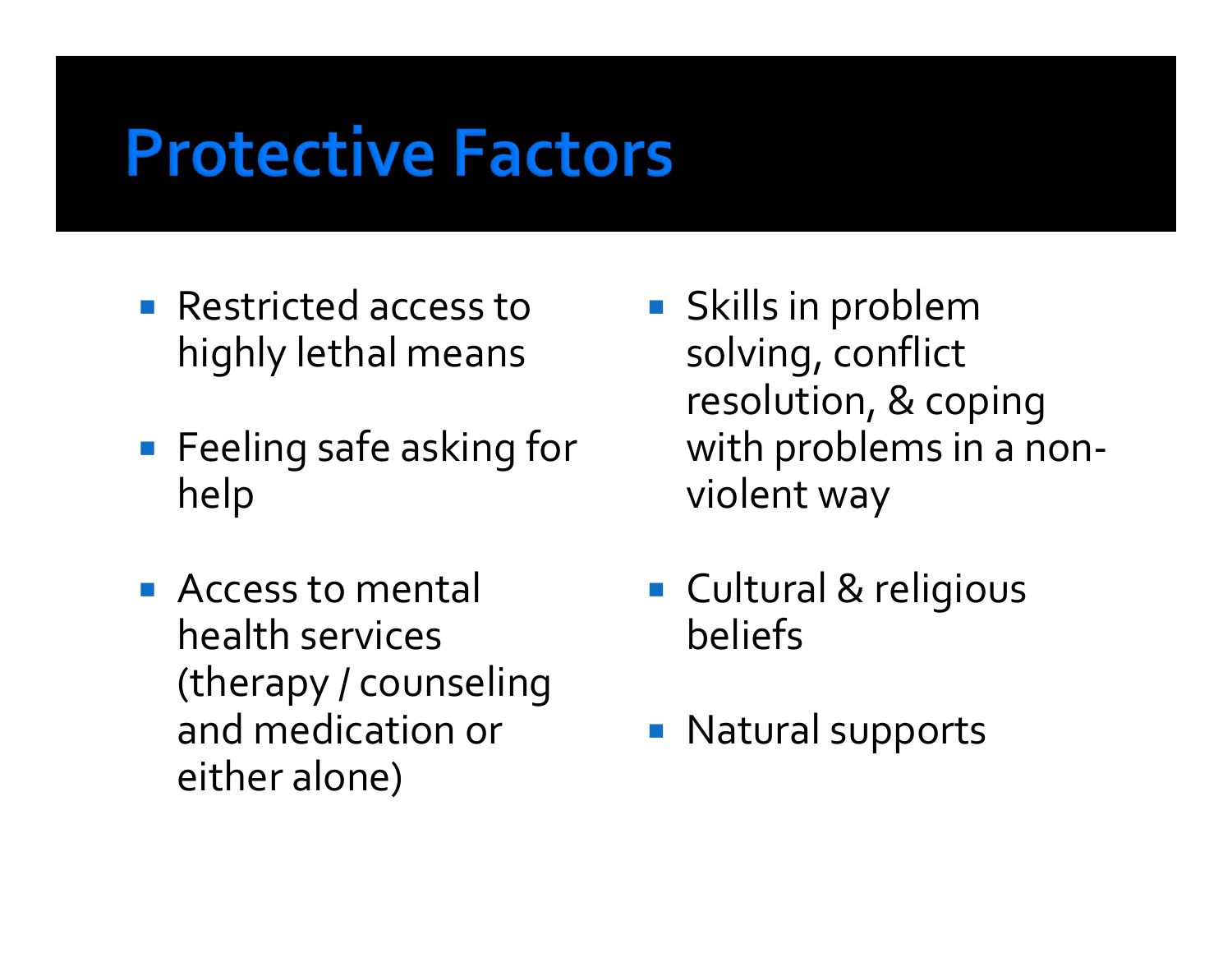# **Is Suicide Contagious**

- $\sim$ The short answer:Yes and No
- $\mathcal{L}_{\mathcal{A}}$  Studies indicate the youth at risk for suicide contagion are youth already at risk for suicide
- $\mathcal{L}_{\mathcal{A}}$  After <sup>a</sup> peer suicide, those at greatest risk are youth who:
	- **Have a history of attempts**
	- **Are already dealing with stressful life events**
	- $\mathcal{L}_{\mathcal{A}}$ Are preoccupied with thoughts of death and dying
	- **H**ave experienced other losses
- $\mathcal{C}$  The closer the relationship to the person who died, the greater potential for negative impact
- $\Box$ Respond to risk factors and warning signs and seek help if you are concerned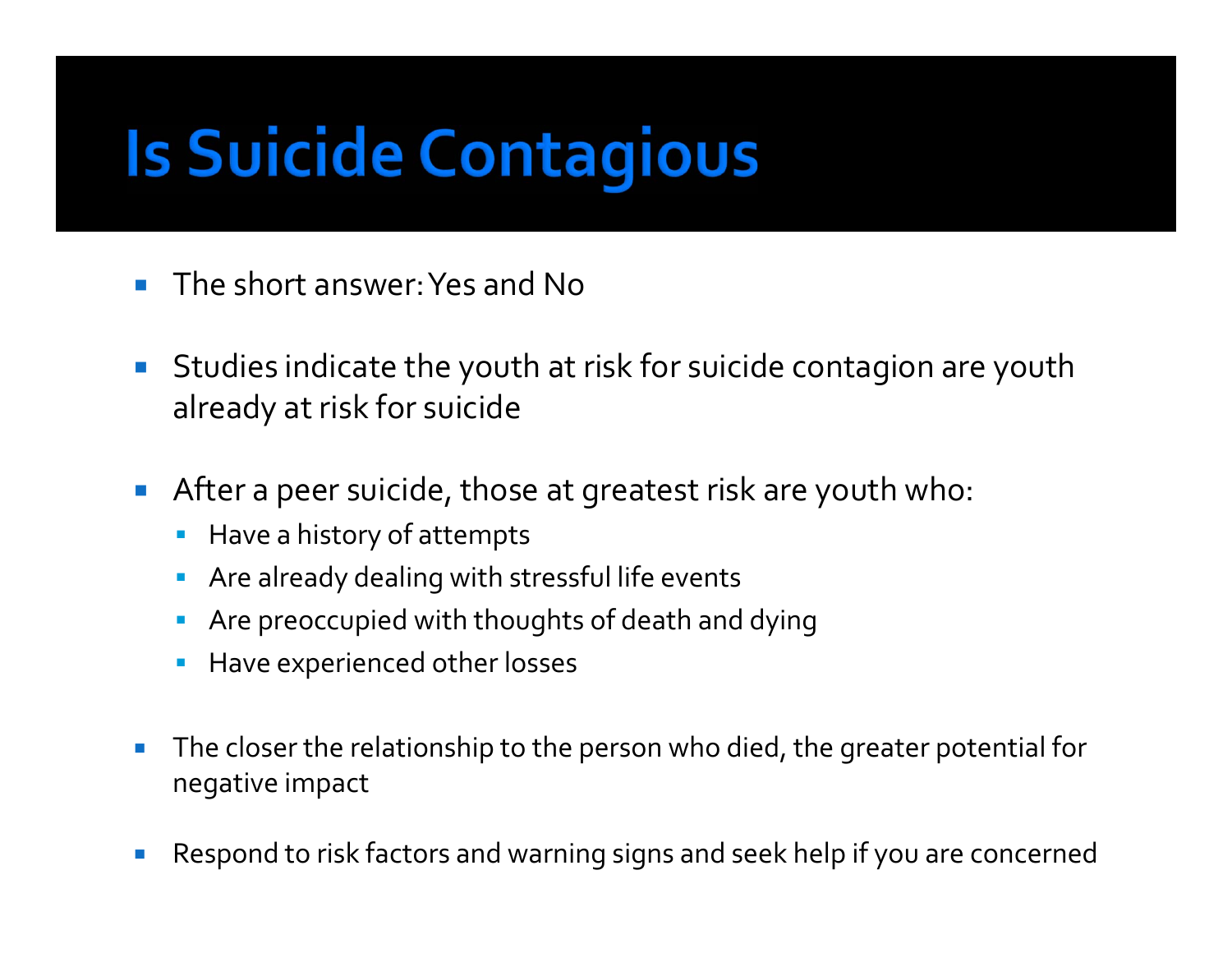### **Possible Reactions to a Suicidal Crisis**

#### **PARENT**

- **Panic and anxiety**
- $\blacksquare$  Fear
- **Denial**
- **Helpless**

#### **YOUTH**

**Panic and anxiety** 

■ Fear

- **Helpless and hopeless**
- **I** I must be crazy to have thoughts of suicide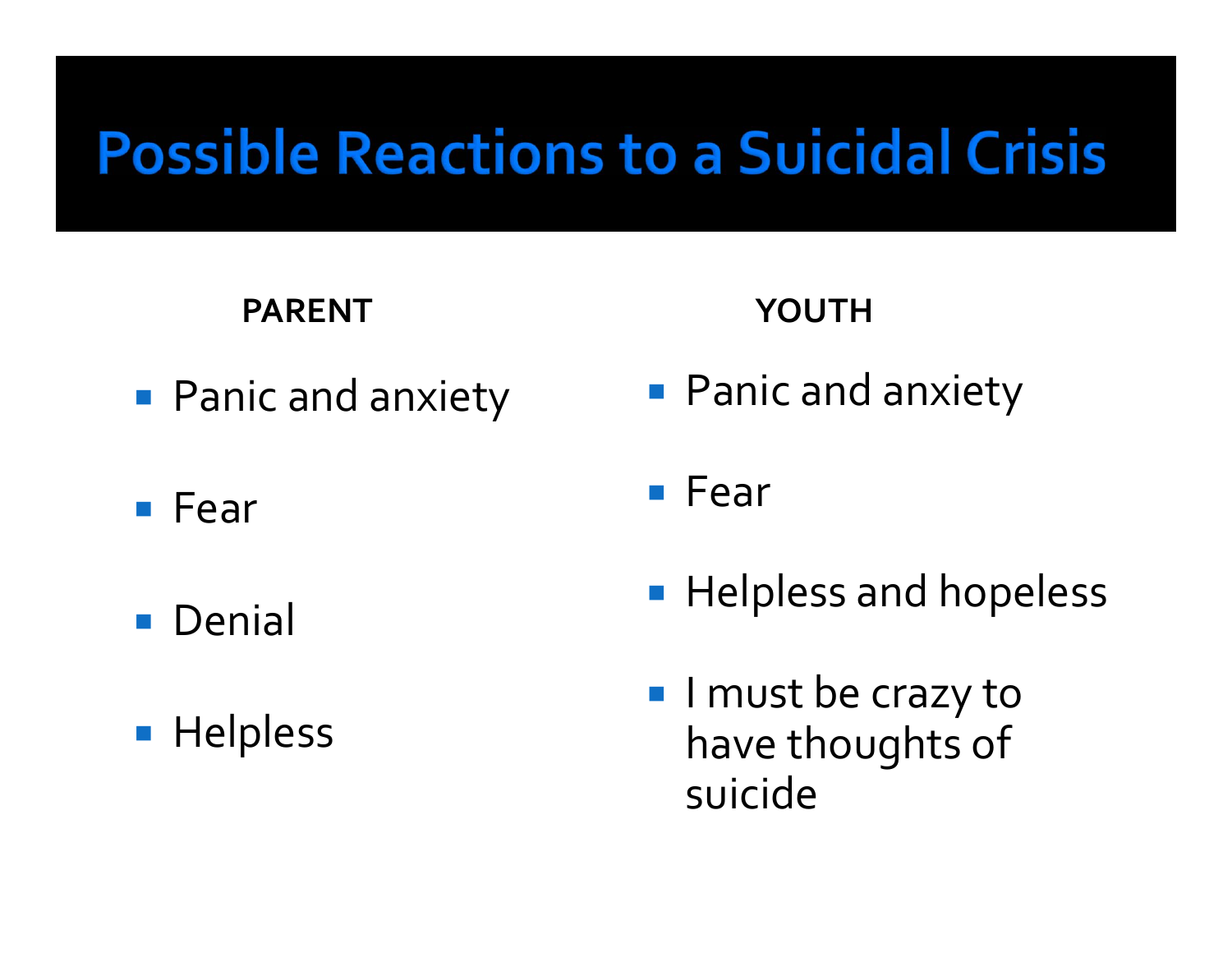## **Basic Components of Suicide Intervention/Prevention**

- **Information from the Maine Suicide Prevention website** 
	- **Show you care**
	- **E** Listen carefully
	- Ask about suicide
	- Ask directly in a caring non-confrontational way
	- Get help
	- **Stay with the person, call the crisis line for guidance**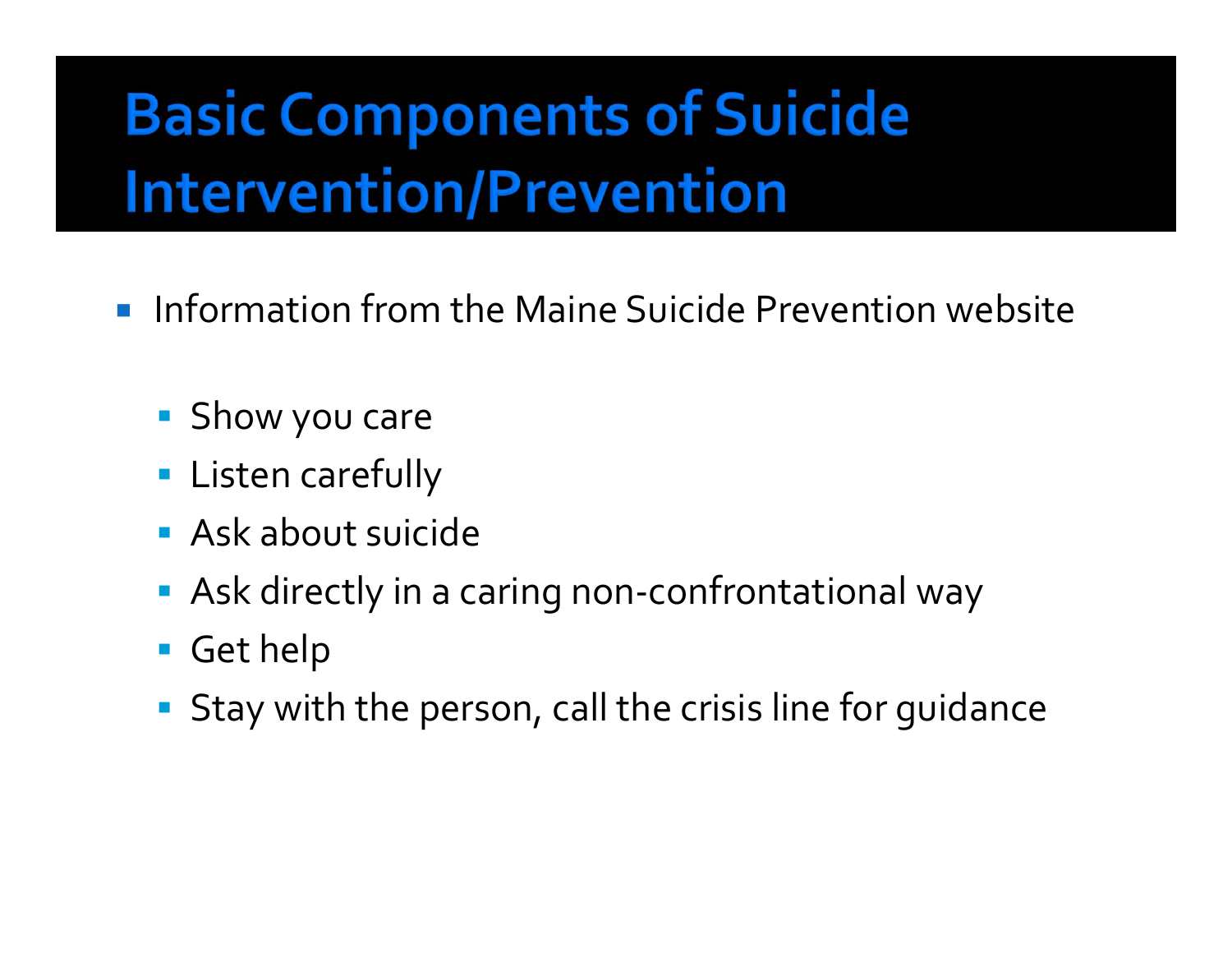## **Creating a Safe Environment to Discuss Suicide**

- $\mathbb{R}^3$  Manage your own reactions to suicide
	- Be self-aware
	- Understand how what you say impacts your child
		- Don't make them feel stupid, crazy, or like <sup>a</sup> burden
- **Maintain a collaborative relationship** 
	- **Listen** thoroughly to your child's story to attain <sup>a</sup> shared understanding (empathy) of his/her suicidality and the reason they think suicide will help
	- Accept your child's feelings without judgment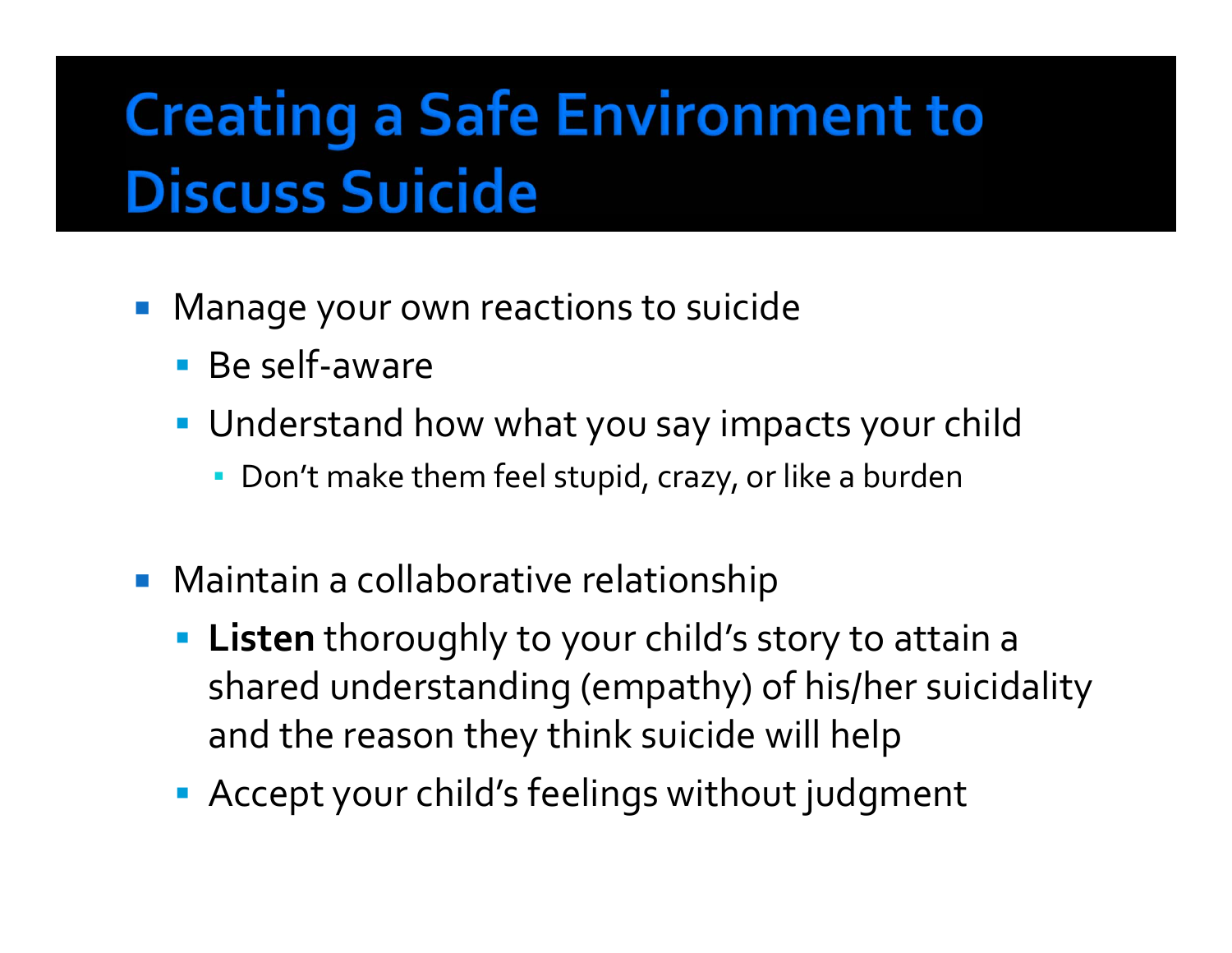## **Ways to Ask**

- **Ask early**
- Ask directly:
	- **Are you thinking about suicide**
	- You look really down. Sometimes when people are sad they have thoughts of suicide.Are you having any thoughts of suicide
	- **Sometimes when people are (fill in the blank) they** are thinking of suicide.Are you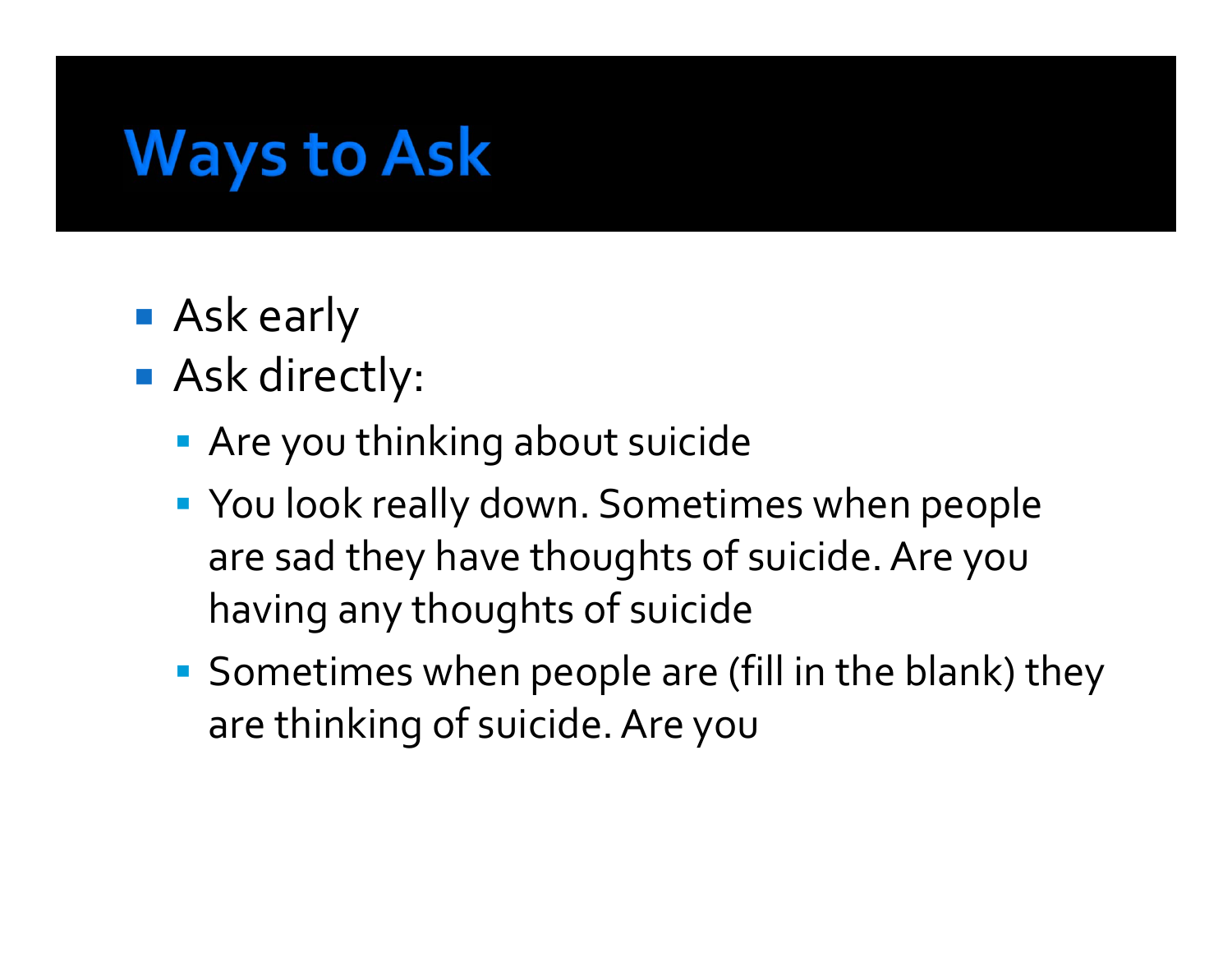# **Why Talking About Suicide Helps**

- Talking helps the person think about new ways to see their situation and to see how their feelings connect
- Negative emotions can be released by talking about why dying by suicide sounds like <sup>a</sup> solution
- **People learn about their feelings by hearing** themselves talk
- **IF It relieves internal stress and pressure**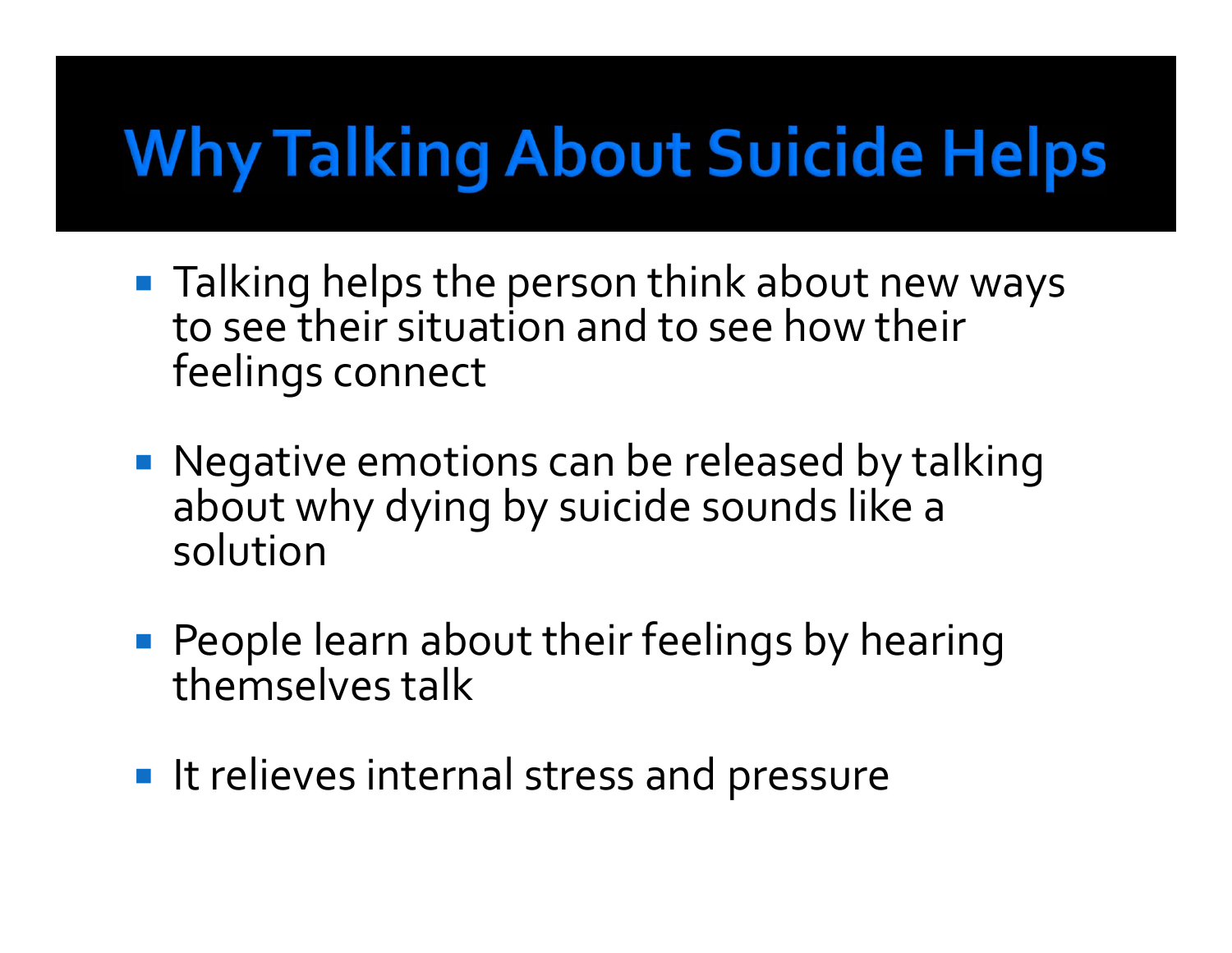#### **What to Do**

- You don't have to assess your child alone
	- **Call the crisis line for 24/7 consultation with a Mental** Health Professional
- Reassure your child you are going to help them and you are not disappointed or angry with them
- $\overline{\phantom{a}}$ It is good to show concern and emotion, but stay in control – take charge and do not allow fear or denial to defeat you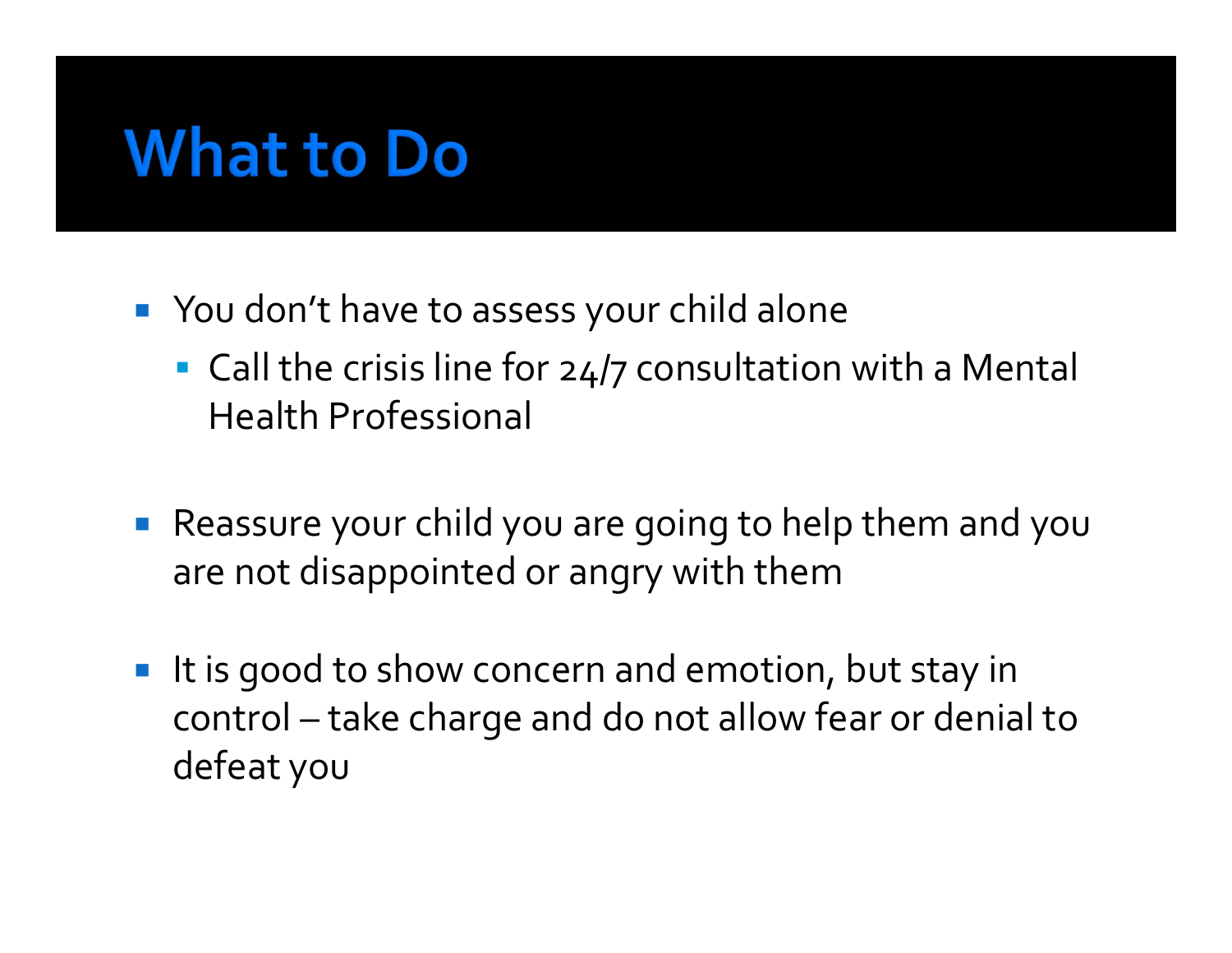# **Making the Environment Safe**

- Ask if they have <sup>a</sup> suicide plan and if the means are available
	- П **Remove or restrict access to the means**
- **Collaboratively identify ways to improve safety** 
	- Ask: "What will make you feel safe?"
- **If the means for the suicide plan are available in your home,** secure them. Secure all medications (Rx and OTC) and sharps; reduce access to hoses and ropes in the garage
- $\mathcal{L}_{\mathcal{A}}$  All guns in your home should always be secured. If you don't own guns ask: How long would it take to ge<sup>t</sup> <sup>a</sup> gun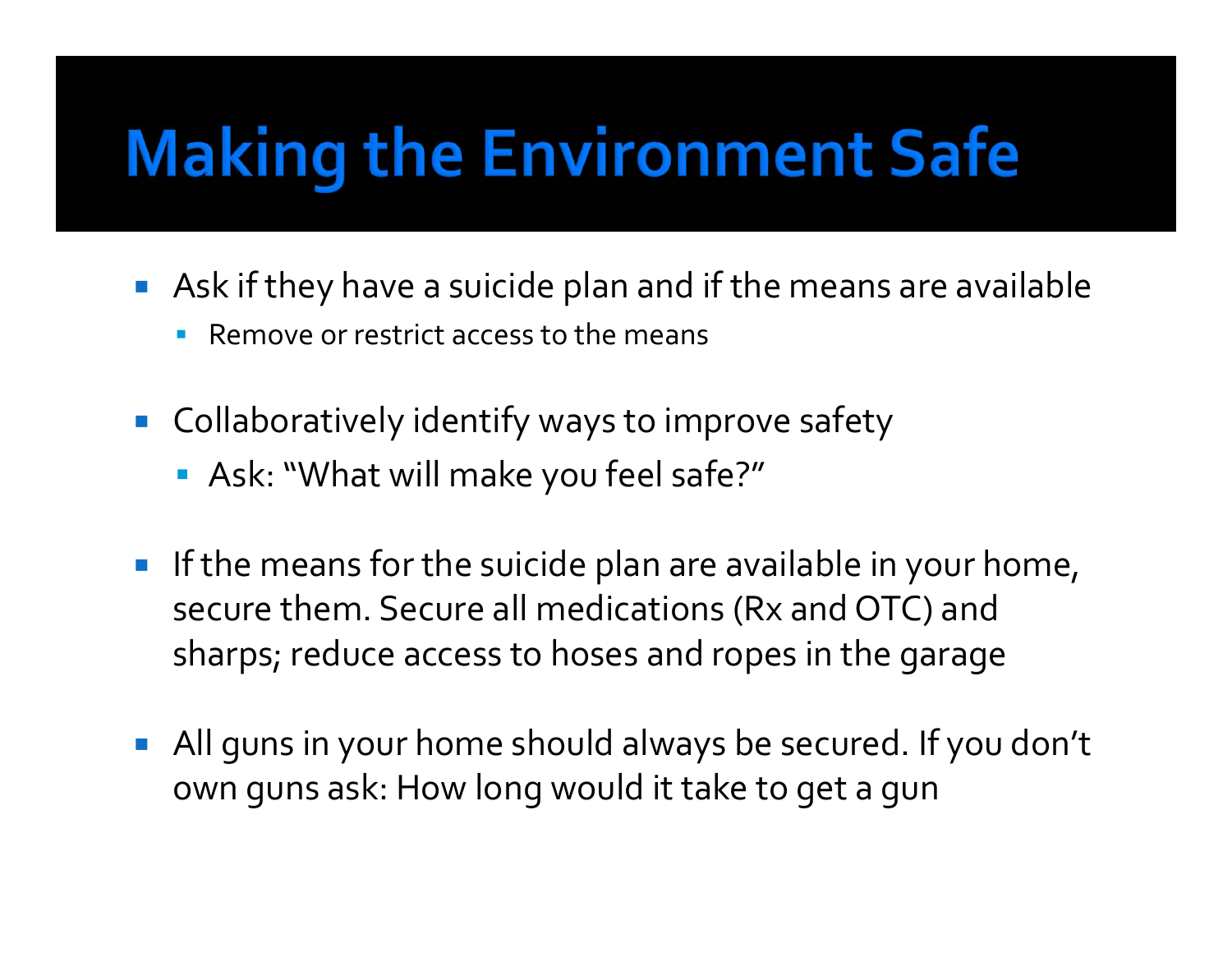# **Consider Counseling/Therapy**

- **Too urgent to wait weeks, but not urgent** enough for the ED
	- **Call the crisis line 24/7 to discuss options**
- **Private insurance** 
	- Call the number on the back of your insurance card or visit your carrier's website
- **Apple / Medicaid** 
	- Call Access to Mental Health 888-693-7200
	- Monday Friday 8 am to 5 pm
	- Complete the online form at www.oaww.org 24/7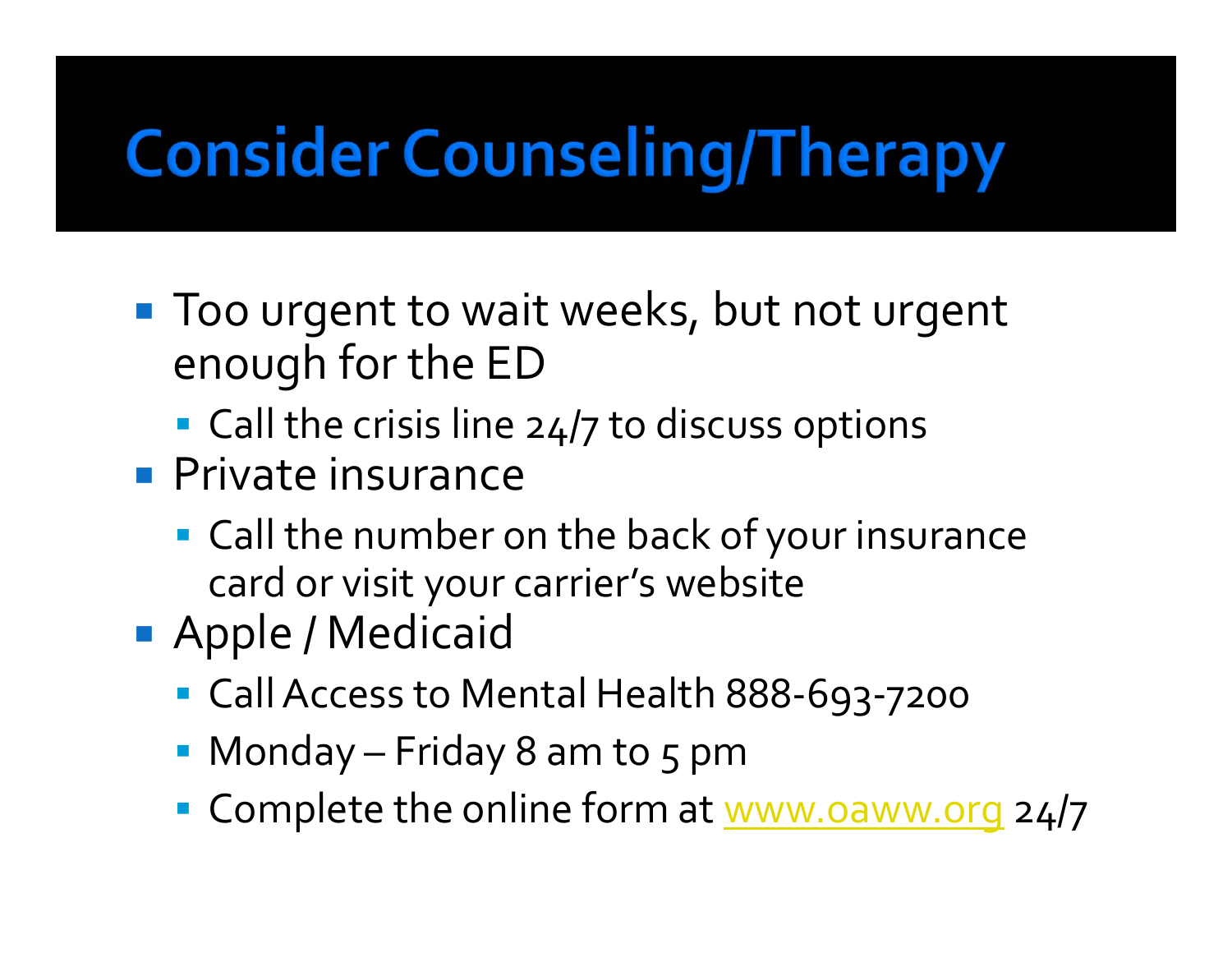## An Idea for the Future

- **What if we, as parents and as a community,** pu<sup>t</sup> the same effort into suicide safety as we do into driver safety
- What if we didn't wait to see risk factors and had preventive talks with our kids about suicide the same way we do about drunk driving
- **Imagine a future where we don't feel** ashamed of asking for help or getting help for our children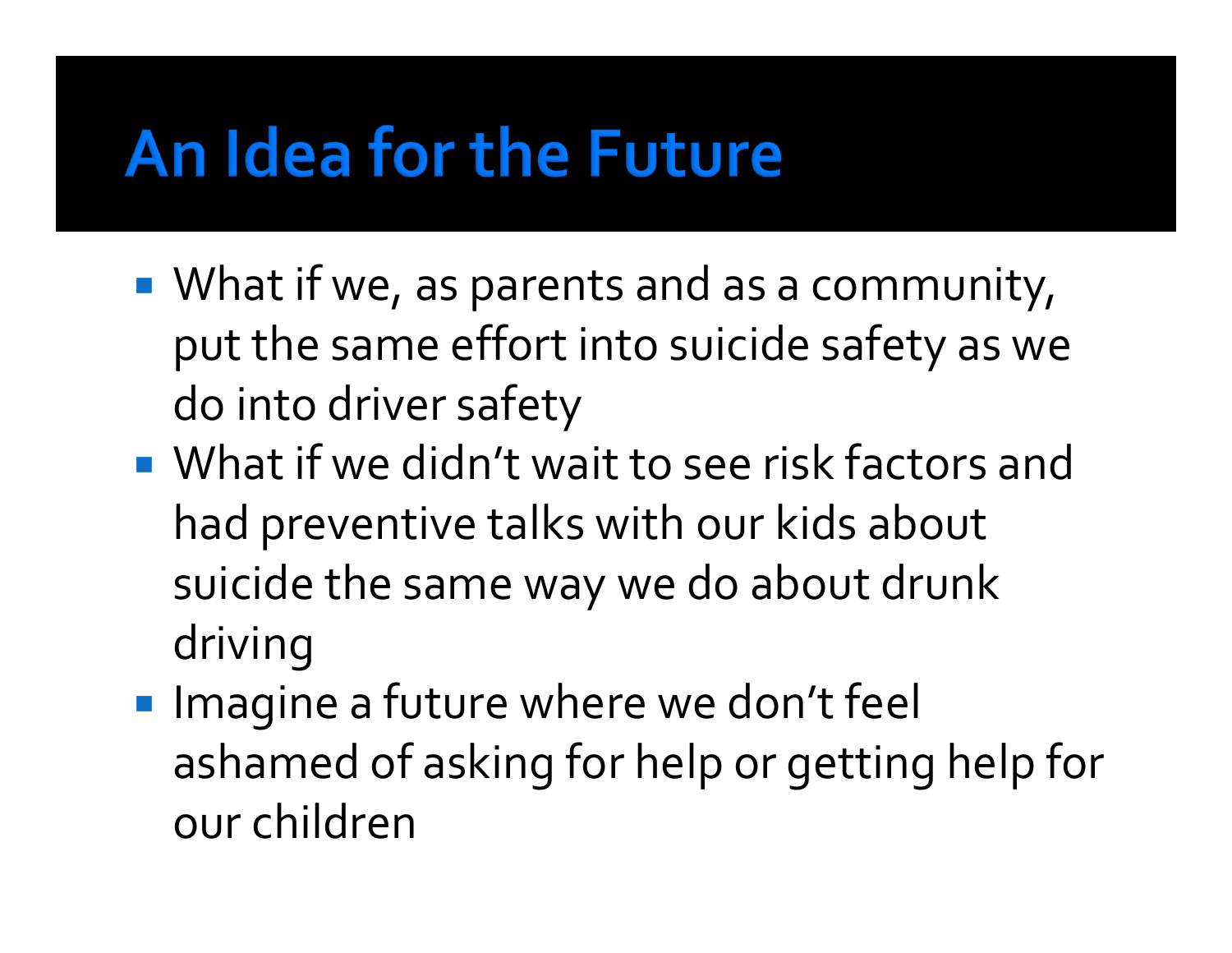## **References**

- $\mathcal{L}_{\mathcal{A}}$  Maine Suicide Prevention Program: Frequently Asked Questions For Parents @ http://www.maine.gov/suicide/parents/faq.htm
- **National Suicide Prevention Lifeline** http://www.suicidepreventionlifeline.org
- **Washington State DOH website** http://www.doh.wa.gov/YouandYourFamily/InjuryandViolen cePrevention
- **Snohomish Health District website** http://www.snohd.org/Portals/0/Snohd/Living/files/Assessm entResultsFINAL8x11.pdf
- $\mathcal{L}_{\mathcal{A}}$  Headspace NationalYouth Mental Health Foundation http://www.headspace.org.au/media/9992/Suicide\_Contagi <u>on.pdf</u>